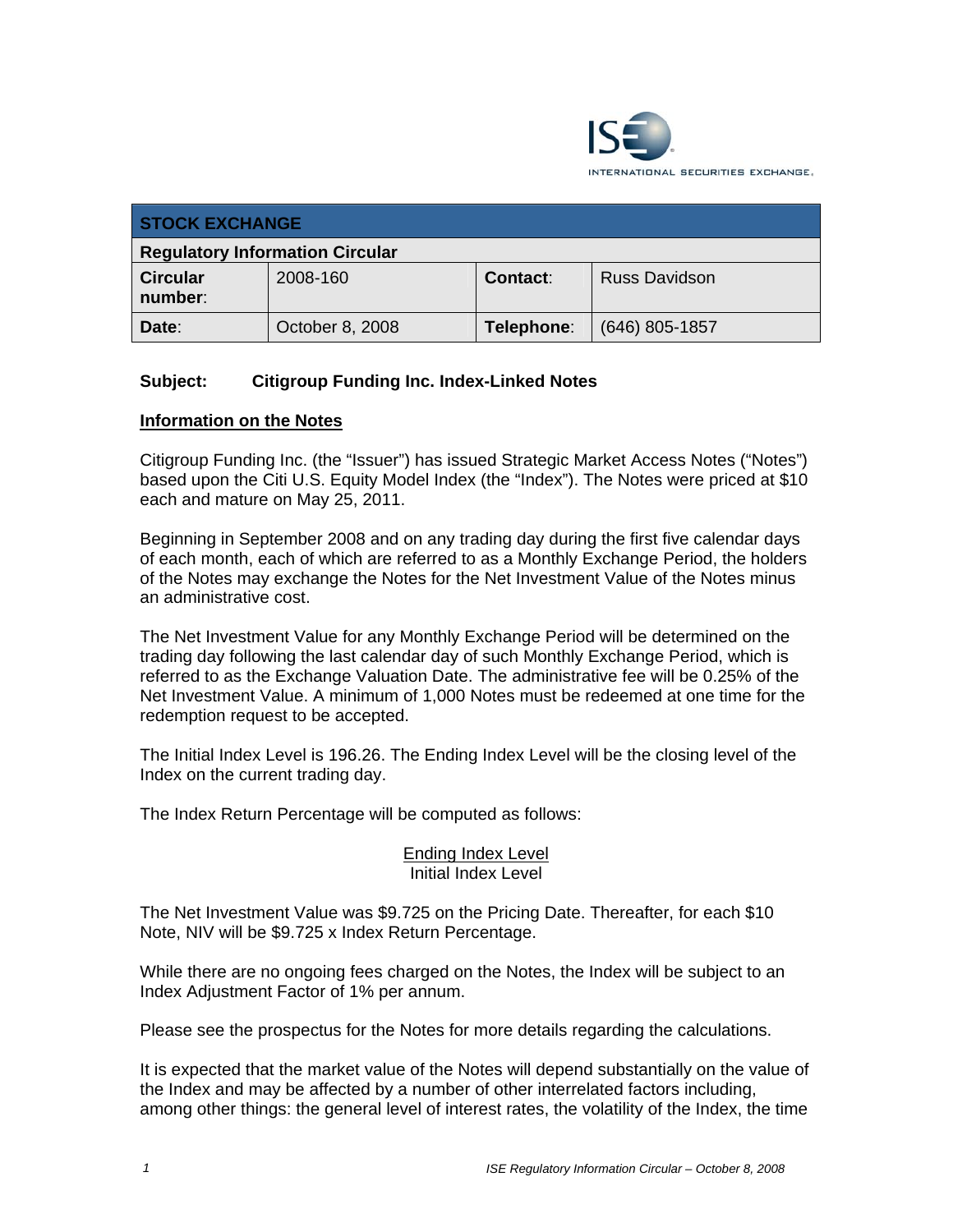remaining to maturity, the dividend yield of the stocks comprising the Index, and the credit ratings of the Issuer.

Trading in the shares on ISE is on a UTP basis and is subject to ISE equity trading rules. The shares will trade from 9:00 a.m. until 4:00 p.m. Eastern Time. Equity Electronic Access Members ("Equity EAMs") trading the shares during the Pre-Market Session are exposed to the risk of the lack of the calculation or dissemination of underlying index value or intraday indicative value ("IIV"). For certain derivative securities products, an updated underlying index value or IIV may not be calculated or publicly disseminated in the Pre-Market hours. Since the underlying index value and IIV are not calculated or widely disseminated during Pre-Market hours, an investor who is unable to calculate implied values for certain derivative securities products during Pre-Market hours may be at a disadvantage to market professionals.

Equity EAMs also should review NASD Notice to Members 03-71 for guidance on trading these products. The Notice reminds members of their obligations to: (1) conduct adequate due diligence to understand the features of the product; (2) perform a reasonable-basis suitability analysis; (3) perform customer-specific suitability analysis in connection with any recommended transactions; (4) provide a balanced disclosure of both the risks and rewards associated with the particular product, especially when selling to retail investors; (5) implement appropriate internal controls; and (6) train registered persons regarding the features, risk and suitability of these products.

**This Regulatory Information Bulletin is not a statutory Prospectus. Equity EAMs should consult the Trust's Registration Statement, SAI, Prospectus and the Fund's website for relevant information.**